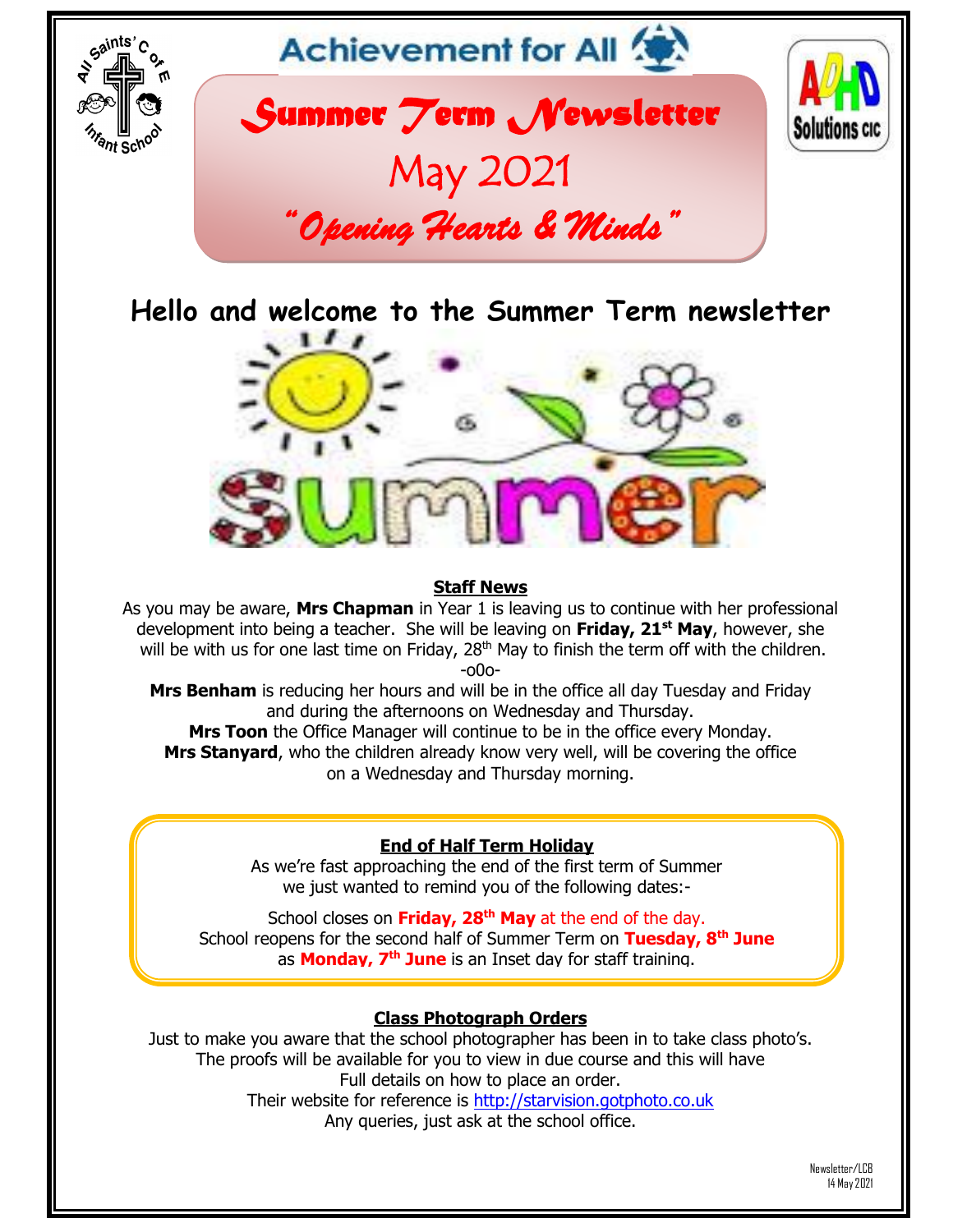### **ZooLab**

We're excited to advise that ZooLab will be visiting us on **Thursday, 27th May** and will be bringing various animals to show us. The children always love petting the animals ZooLab bring so we know they'll look forward to the visit.

#### **School Dinner Menu**

The new dinner menu is now running on a three week cycle. A printed copy is available to collect from the entrance foyer or from the school office. An online version is available to view on the school website [www.huthwaiteallsaints.notts.sch.uk](http://www.huthwaiteallsaints.notts.sch.uk/) or via **Our School App**.

Please don't hesitate to ask for a copy if you should need one.

#### **All Saints After School Clubs**

Now things are starting to get back to normal, at long last, we've been able to start running some after school clubs. Currently, we have the following clubs being held weekly:-

**MONDAY > FREE Dance Club – Reception Year Children are to be collected from All Saints Centre at 4.00pm NOW FULLY BOOKED!!!**

> **WEDNESDAY > Walking Club – Year One Children to be collected at 4.00pm from school. NOW FULLY BOOKED!!!**

**WEDNESDAY > Gardening Club (Group 1) – Year Two Children to be collected at 4.00pm from school. NOW FULLY BOOKED!!!**

**(Group 2 will start gardening club on Wednesday, 9th June after half-term)** Please send children with some old clothes to change into in case they get muddy whilst gardening.

#### **Warmer Weather**

As the weather starts to warm up, fingers crossed, please can we ask you to start sending your child to school with appropriate sun protection ie: sun hat (please ensure they are clearly labelled so they don't get lost) and sun glasses (if necessary) and also to ensure you put sun lotion on them before coming to school. Thank you for your co-operation.



Newsletter/LCB 14 May 2021